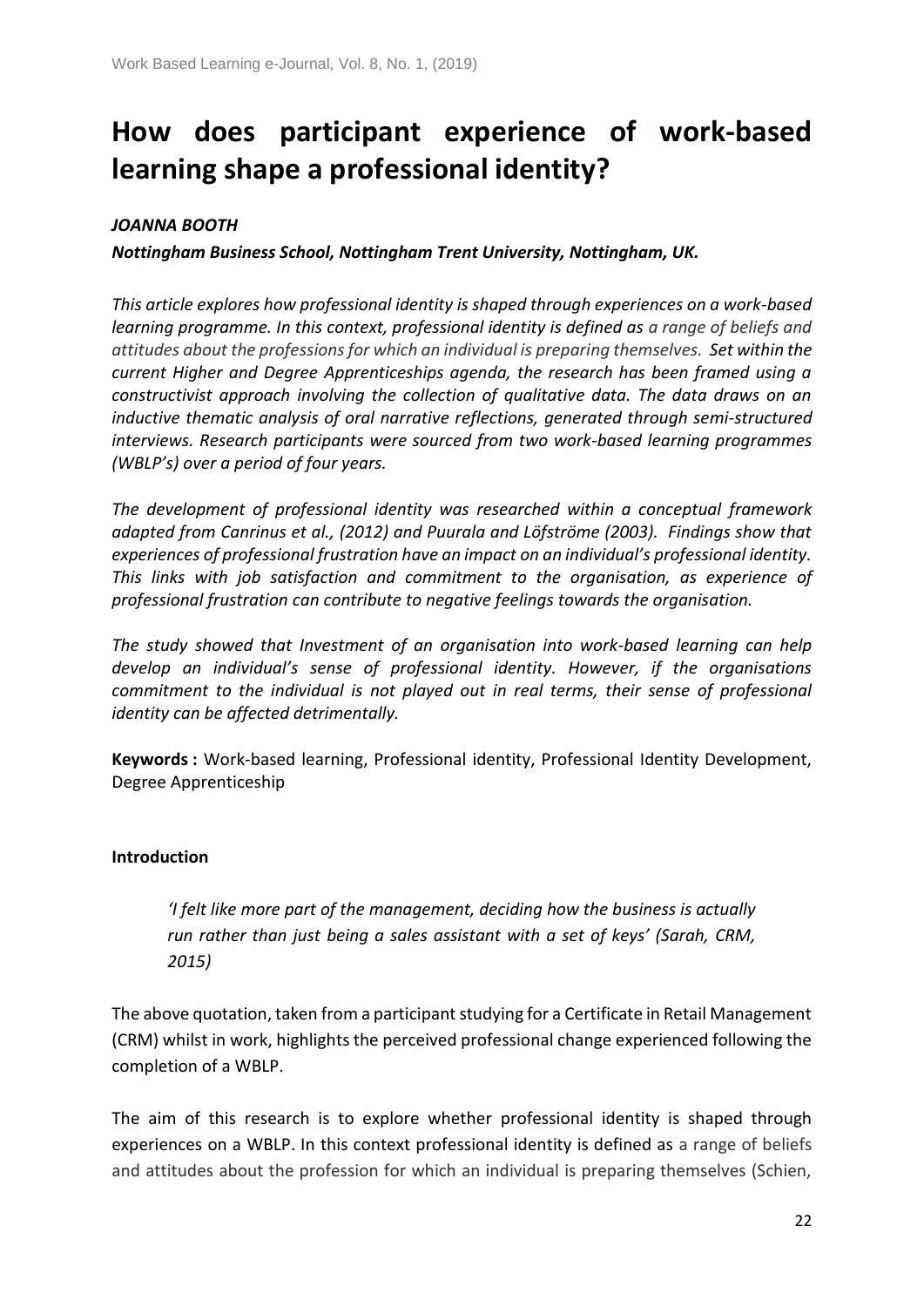1978). The development of professional identity involves an understanding about the boundaries of a profession, and the ways in which these may interact with other boundaries, some of which may be external to the workplace, (Adams et.al., 2006; Lingard et al., 2003). The research investigates elements of professional identity development and explores the links between the WBLP and the perceptions of professionals and their development whilst participating on these programmes. The focus of professional identity builds on Puurula and Löfströme (2003) and Canrinus et al., (2012) and forms the basis for the conceptual framework that frames the research findings.

The research uses a constructivist approach (Creswell, 2014; Crotty, 2013) involving the collection of qualitative data. Data analysis draws on an inductive thematic analysis of oral narrative reflections where research participants were sourced from two WBLP's over four years, 2014-2018. The research was carried out in two phases; the initial phase involved adultage participants working within the fashion retail sector who were identified as possessing management potential by their organisation. They completed a Certificate in Retail Management (CRM) over a nine-month period in 2014, whilst at work via a virtual learning environment (VLE). Three of the 24 participants within this cohort were interviewed. The second phase of the research studied professionals employed within the health and beauty sector, studying for a Chartered Management Degree Apprenticeship (CMDA). The CMDA cohort completed their WBLP in 2018 and of the ten participants six were interviewed. The interviewed participants were self-selecting, following a request to the whole cohort to take part in the research. This resulted in a particularly small sample size from the CRM potentially due to the time elapsed since the completion of the programme.

This article will outline the national context in which the research was situated and the literature pertinent to the area of study. A summary of the findings will be outlined followed by a discussion relating to the implication of these findings.

### **National context**

On 12th March 2015, the Conservative and Liberal Democrat coalition government announced, the roll-out of nine new industry designed Higher and Degree Apprenticeships (Department of Business, Innovation and Skills, 2015). The long-term aim of this initiative is three million new apprenticeships to start by 2020. This will be funded through a new workplace levy on employers introduced in April 2016. Large organisations with a payroll exceeding £3 million are required to contribute 0.5 per cent of their payroll bill to the apprenticeship levy (Rowe, Perrin and Wall, 2016). Initial forecasts indicated a target of 3 million apprenticeships could be funded under the workplace levy by 2020 (Woolcock, 2018). Of these, one million are expected to be degree apprenticeships (Chartered Management Institute, 2018).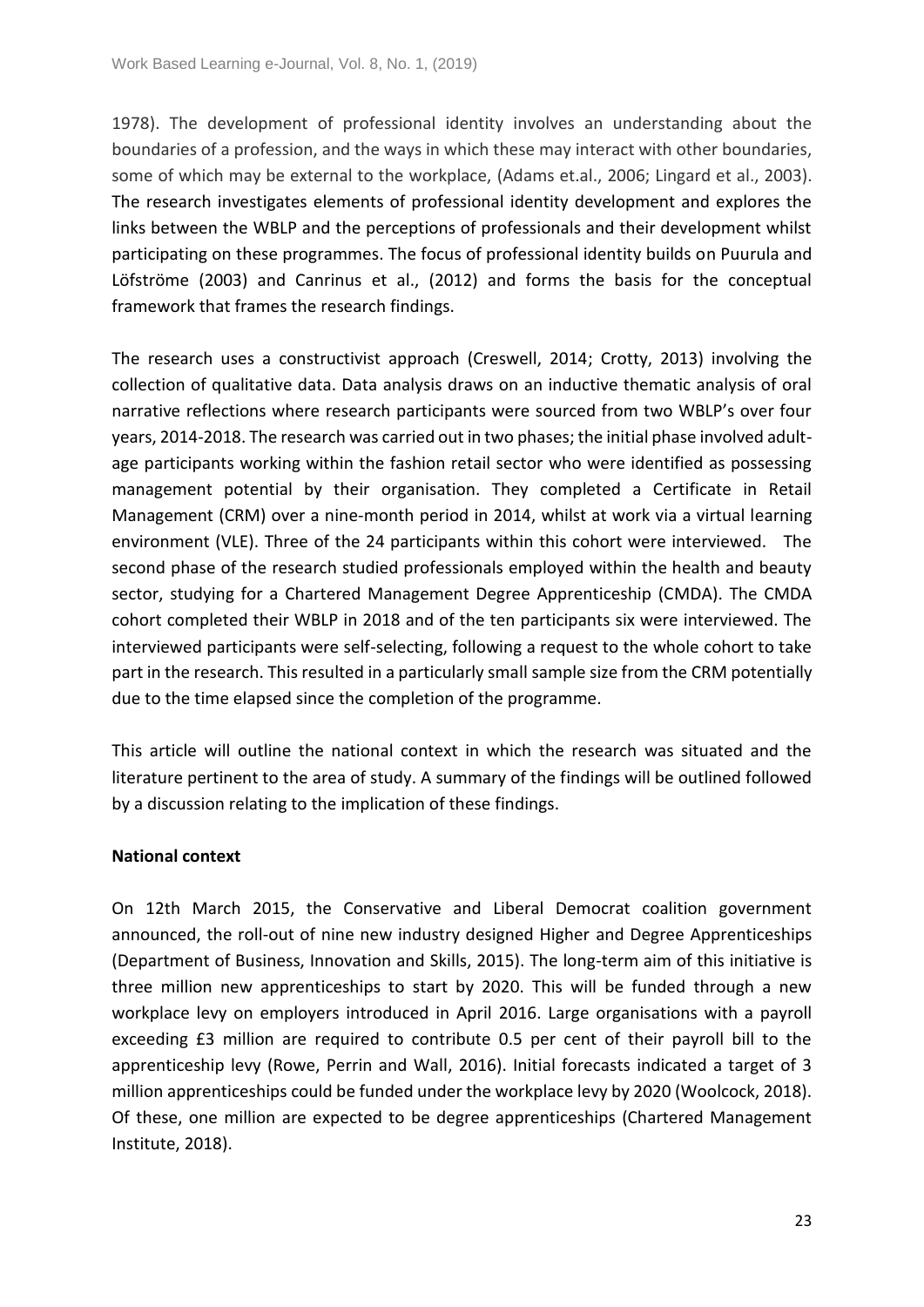The current Conservative Government continues to support the development of new degree apprenticeships for students starting in 2017 through a £4.5 million development fund, (Department for Education, 2016). In response to this, Universities UK (2016) recommend that universities across the UK create degree apprenticeships to further develop employer relationships; these will enable universities to diversify their offers and attract non-traditional students and provide them with opportunities for degree level study. The aim is to produce highly employable degree educated apprentices who have studied on a programme tailored to sector needs, in particular several years of workplace experience. These current policies highlight the priority and importance given to work-based learning and provide significant policy importance to the findings within this research.

### **Work-based learning**

Work-based learning (WBL) has been described as 'what is learned by working – not reading about work or observing work, but actually undertaking work activities' (Helyer, 2010:2). Within the context of WBL at higher levels, Durrant, Rhodes and Young (2009) add to this that WBL is learner managed and driven rather than delivered by the Higher Education Institution (HEI).

WBL at higher education institutions is situated within a tripartite agreement between the HEI, individual learners and their employing organisation. This agreement is at the core of WBLP and is the driver for two further characteristics of WBL; firstly, the combination of academic and conceptual knowledge with work-based skills and secondly, the importance that the assessments are fit for both academic and professional purposes (Young and Garnett, 2007). For WBL to be beneficial to the HEI, learner and employer, the perspectives of all parties need to be considered at the initial stage in the formation of a tripartite arrangement. WBL offers new and challenging learning opportunity for participants that will develop individuals because 'it is project based, grounded in practice and tailored to the requirements of people at work' (Costley, 2013:403).

The role of the employing organisation must be taken into consideration, when developing a WBLP. This is achieved through aligning the WBLP with business needs and linking these to the value of the learner's outputs to the business. Garnett (2009:27) argues that 'if university WBL is to have a major impact on the employer organisation, it must fully recognise and use the structural capital of the employer in fostering performance, knowledge recognition, dissemination, creation and use'. The tripartite WBL arrangement between the HEI, employer partner and learner are crucial to the success of any WBL programme. For example, Garnett (2009) endorses the importance of establishing the academic value of learning held by the employer, providing models for possible partnerships and a framework for the operation of the partnerships to maximise their success. Billet (2001) discussed the dual bases, in terms of the learner and the organisation, and the importance of co-participation. Billet (2001)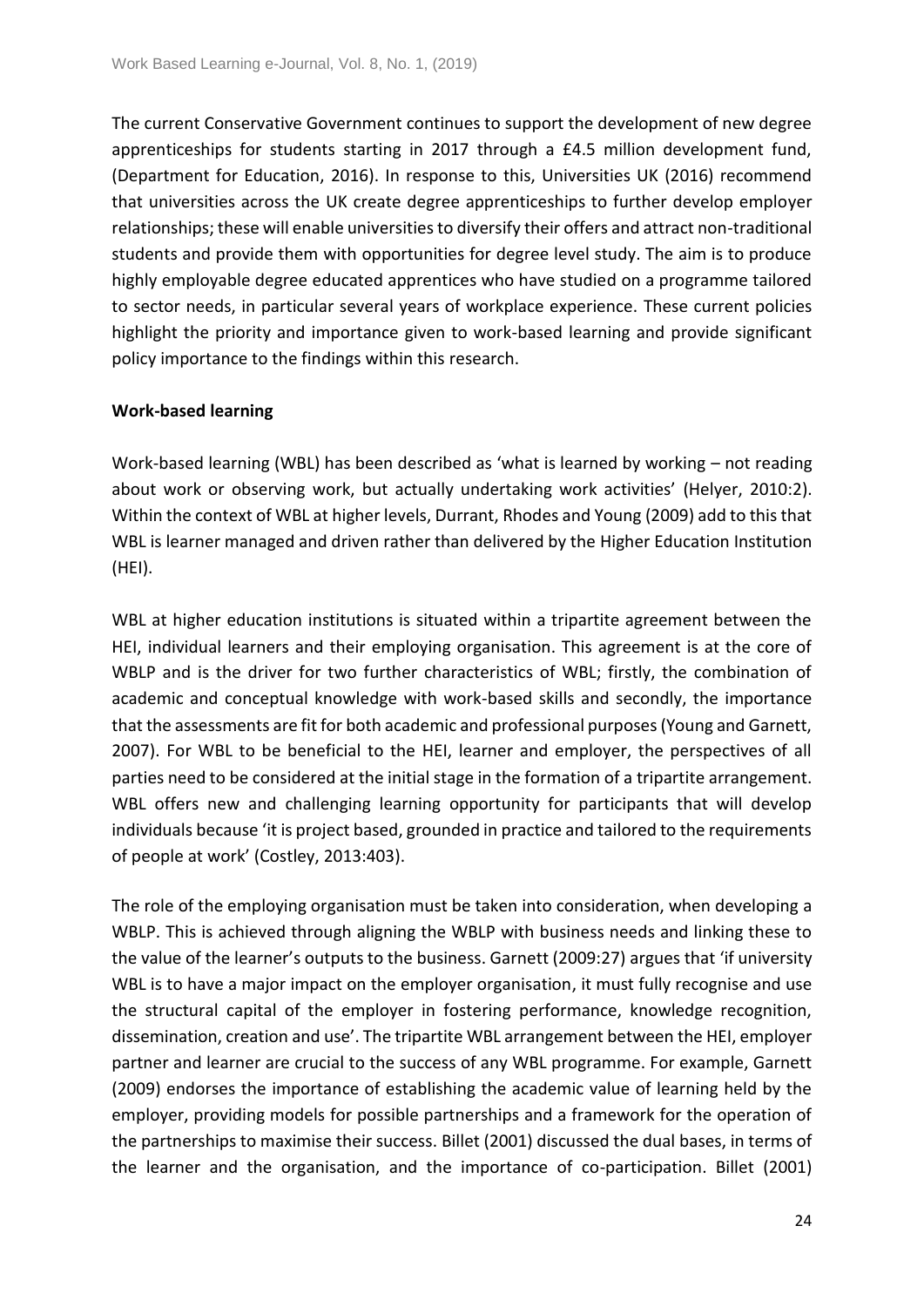summarised this concept as workplace affordances where the workplace enables opportunities for individuals to engage in and be supported in learning within the workplace. In this study the concept of workplace affordances has been observed as being unique to each of the participants' employing organisations. Workplace affordances have also been observed as being impacted by a participant's relationship with their line manager and their attitude towards WBL, both to a positive and negative effect.

#### **Why WBL?**

Whilst WBL can be beneficial to the participants (Nixon et al., 2008) the application of WBL within a workforce must enable the employee and employer to fully benefit from the learning. Tannenbaum (1997) argues that the work environment can have a tangible effect on the extent to which newly acquired skills are used on the job. He concluded, based on empirical data, that each organisation has a unique learning profile. He maintains that organisations with a strong learning environment demonstrate greater organisational effectiveness. This is critical to the success of the current apprenticeship agenda (Department of Business, Innovation and Skills, 2015), as organisations that exhibit a strong learning environment can maximise the benefit of employee participation in WBLPs. An organisation learning culture and opportunities following completion of the WBLP need to maximise the impact of the learning outcomes for both the employee and employer. A positive learning culture that leads to opportunities for the employees can make a significant contribution to their organisational commitment, (Yang et al., 2012). Fletcher, Alfes and Robinson (2016) examined the relationship between perceived training and development and employee retention. They concluded that during periods of economic instability and organisational change, investment in training and development is important to motivate and energise employees.

#### **Literature review**

This literature review will not only review the literature of relevance to the research but will also inform the development of the theoretical framework which the empirical work will then seek to evaluate. Both theoretically and empirically Canrinus et al., *(*2012) and Puurula and Löfströme (2003) is used to frame the discussion of the development of professional identity. The concept of liminality (Ibarra and Obodaru, 2016) will be examined to explore the implications of liminality in the development of a participant's sense of identity.

### **What is identity?**

'A sense of identity is never gained nor maintained once and for all. Like any good conscience, it is constantly lost and regained' (Erikson, 1956:74). This implies that identity is not fixed and changes over time.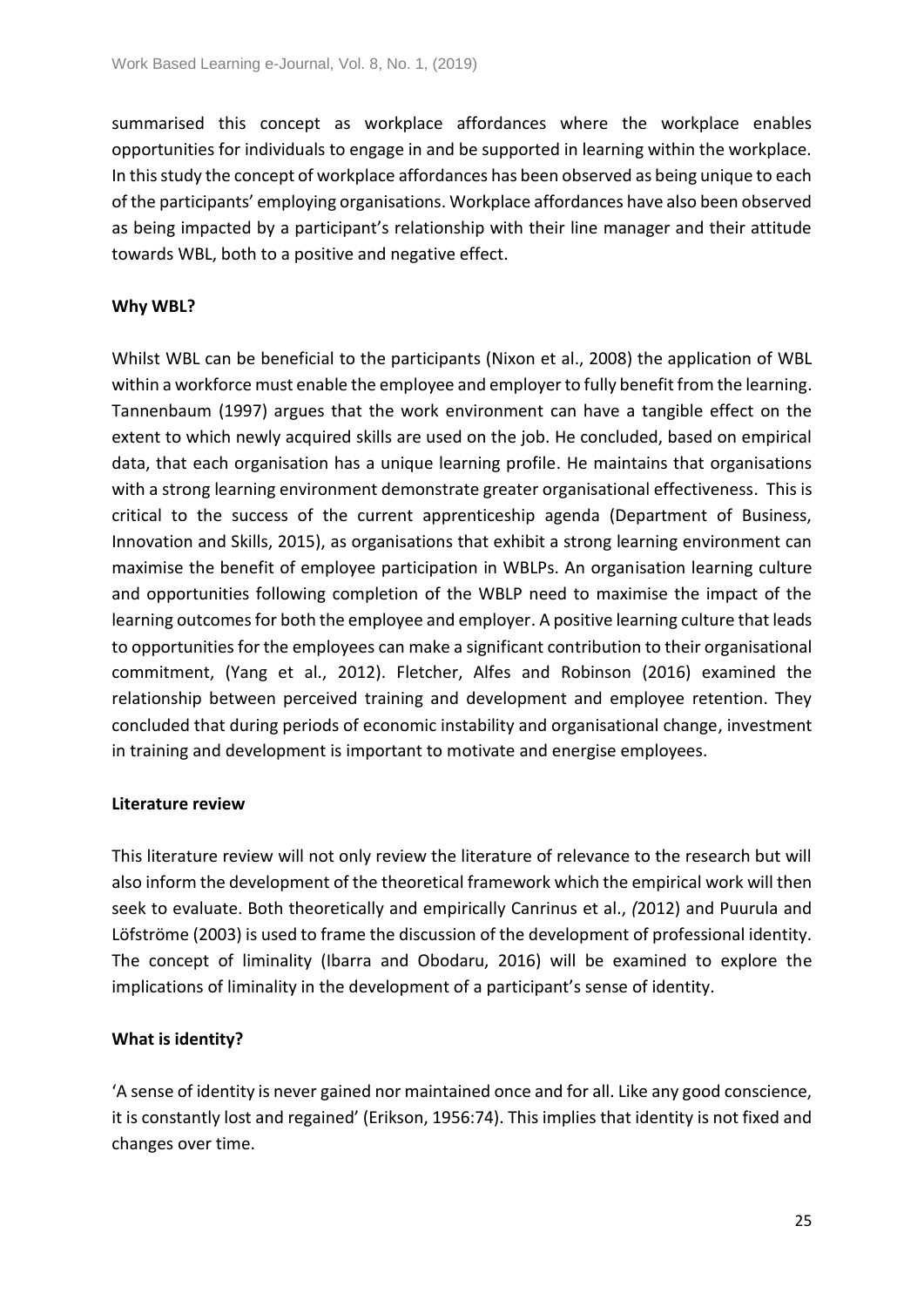For WBLPs the implications of fluid identities, which change over time, are that identity can be influenced by participant experiences, for example if there are organisational changes. Whilst the definition of identity cited above illustrate the potential for changing the nature of one's identity, Erikson's work falls short as it does not indicate any contributing factors or elements to these changes. The elements of identity are explained by Sveningsson and Alvesson (2003) as an individual engaging in forming, repairing, maintaining, and strengthening or revising their identity.

Research which examines the construction of professional identity by social workers considers how such identity can be a collection of traits (Wiles, 2013), for example, a collective sense to convey the 'identity of a profession'. Alternatively, professional identity can be viewed as a process in which all those in a profession come to have a sense of themselves within their profession (Wiles, 2013). External factors such as a professional set of standards and/or behaviours may shape an individual's development of their professional identity. This is because professionals are embedded within the process of attaining professional status e.g. qualified social worker, pharmacist or lawyer.

## **Development of professional identity**

Professional identity development is distinct from the development of an individual's sense of identity. Alvesson and Wilmott (2002:623) define the 'development of professional identity as a general process of identity formation through work and is salient and critical to the employment relationship.' So, the formation of professional identity can be framed within the context of social identity. This is a systematic way of evaluating, identifying and organising the perception of self (Erikson, 1968). Professional identity is constructed through discourse between individuals within a profession where identities are continually being constructed and altered (Bleakley, 2006).

Along their career development journey, individuals develop a range of beliefs and attitudes about the profession for which they are preparing themselves (Ibarra, 2004). They develop an understanding of the boundaries of their profession, and the ways in which they may interact with others. These sets of beliefs, attitudes and understandings about their roles, within the context of work, generally refer to their 'professional identity' (Adams et al., 2006; Lingard et al., 2003).

Professional identity concerns group interactions in the workplace and relates to how individuals compare and differentiate themselves from other professional groups. The development of professional identity consists of exploring the available alternatives and committing to certain choices and goals, (Sveningsson and Alvesson, 2003). Individuals are active participants in the formation of their own professional identity and may face numerous challenges associated with professional identity formation. When confronted by contradictory and ambiguous situations and experiences, individuals engage in self-reflection and question their personal view; identity is often re-shaped as a result (Niemi, 1997). Put into the context of WBL, Niemi's work illustrates the dynamic nature of professional identity development that relies on the individual and social interactions in its formation.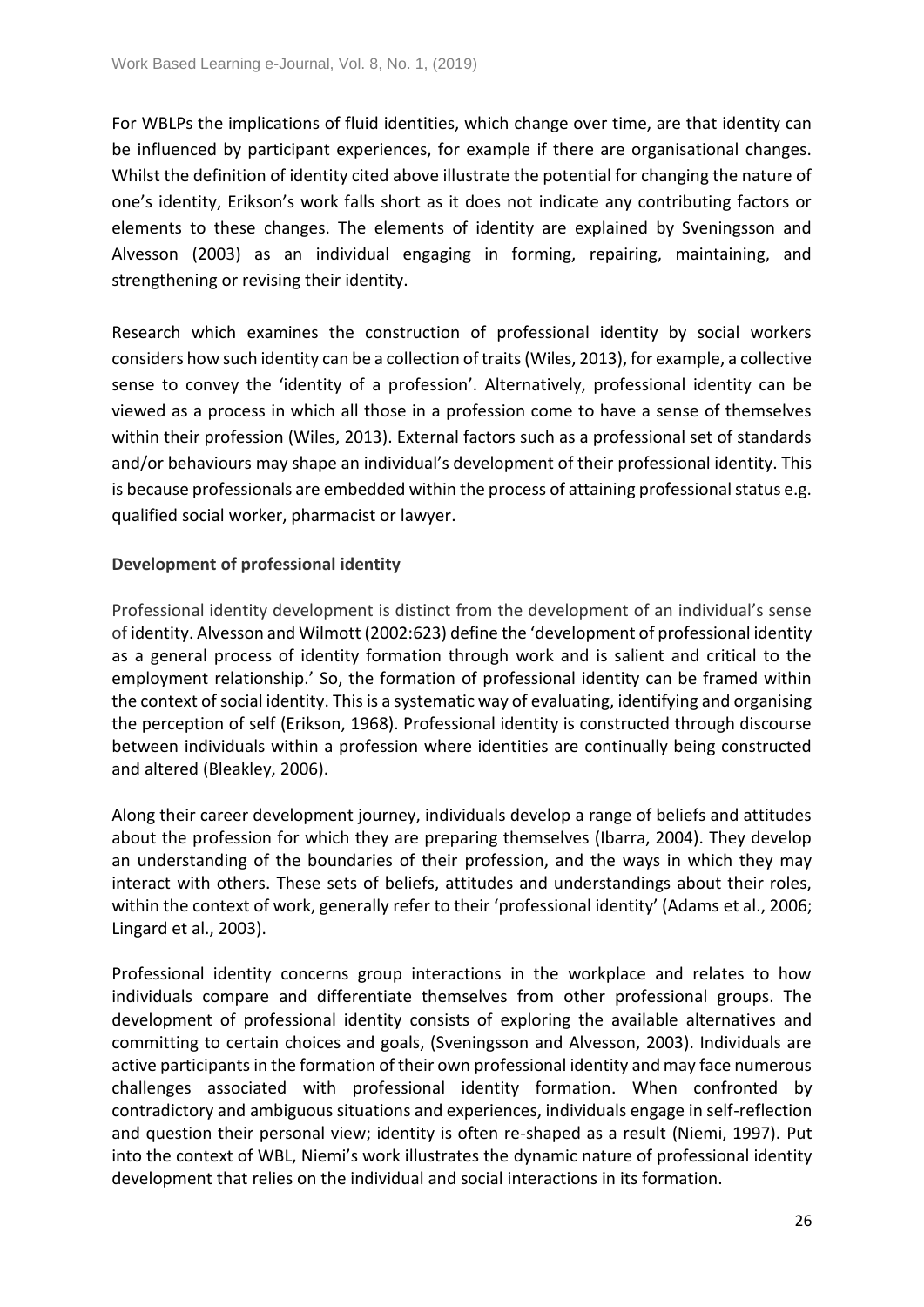An element to consider in the development of professional identity relates to the concept of liminality. This is defined as a state of being 'neither one thing or another: or maybe both: or neither here or there: or maybe nowhere' (Turner 1969:465). Ibarra and Obodaru (2016:47) state that 'liminality, a state of being betwixt and between social roles and/or identities, is a hallmark of an increasingly precarious and fluctuating landscape'. This indicates liminality as a fluid concept and that modern-day liminality is often less finite or even permanent in nature. As professional identity develops, an individual's career may also develop and progress. The importance of career progression post completion of a WBLP is relevant to an individual's sense of agency. Emirbayer and Mische's (1998:970) definition of agency explains that 'it should be understood as something that individuals can achieve in a given context.' The importance of agency within the context of WBL is that it implies that someone is the origin of his or her own actions because he or she can make genuine choices. However, if the individual is unable to make genuine career choices on completion of a WBLP, due to organisational constraints, their sense of agency could be affected. This in turn could have a negative impact on self-efficacy and by association their sense of professional identity.

Research into the professional identity of teachers revealed that its development is linked to a distinct aspect of expertise, (Beijaard, Verloop, and Vermunt, 2000). This finding appears to be a rather simplistic view (compared to the findings of Canrinus et al., (2012) who focused on the indicators of teacher professional identity and the interrelationship between these indicators). The concept of professional identity has been researched in several other fields including medicine, healthcare (Lingard et al., 2003), the legal profession (Mather, McEwen and Maiman 2001), social work (Wiles 2013) and higher education institutions (Humphreys and Brown 2002). More relevant to this research within the CRM and CMDA is the work of Ibarra (1999), Ely, Ibarra and Kolb (2011), Ibarra and Petriglieri, (2010), Ibarra and Barbulescu (2010) and Puurula and Löfströme (2003) who used a business context to situate their research into professional identity. Puurula and Löfströme (2003) studied the development of professional identity in small and medium sized enterprises (SME's). They argue that the influential factors in the development of professional identity are, the individual's professional growth motivation, professional competence, commitment to the organisation, experiences of professional frustration. They go on to suggest that individuals move along a professional identity continuum, influenced by both contextual factors and personal characteristics. Their work resonates with that of Canrinus, et.al (2012) and includes common features as well as the additional element of professional frustration. These two pieces of research will be drawn on to explore the aspects of professional identity development by participants on the WBL programmes under study.

The elements of professional identity outlined by Puurula and Löfströme (2003) and Canrinus, *et al*. (2012) have been amalgamated to form a conceptual framework for the research.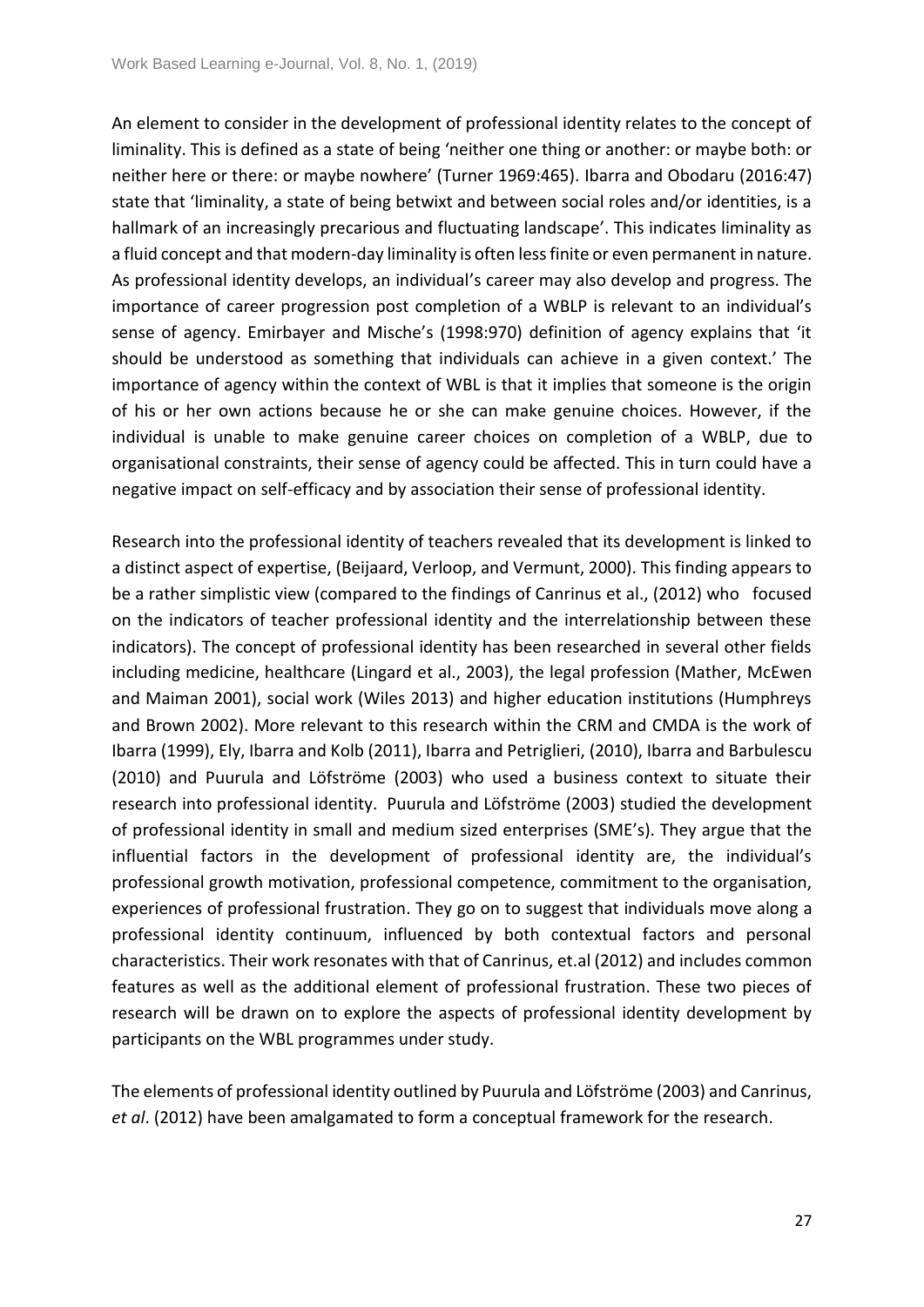

Adapted from Puurula and Löfströme (2003) and Canrinus, et al (2012)

#### Figure 1: Conceptual Framework

### **Methods**

The design of the research methodology and data collection explores changes participants have experienced in their perceived identity over the period of the WBLP. The following tables outline the baseline date of the interviewed participants on both the CRM and CMDA.

The names of the participants have been anonymised using pseudonyms to ensure confidentially of the participants.

| <b>Participant</b> | Age at start of<br>programme<br>(2015) | Role at start<br><b>of</b><br>programme<br>(2015) | <b>Current role</b><br>(July 2017)                                                                                             | <b>Education Level</b><br>(July 2015)               | <b>Current Education Level</b><br>(July 2017)                                                                                       |
|--------------------|----------------------------------------|---------------------------------------------------|--------------------------------------------------------------------------------------------------------------------------------|-----------------------------------------------------|-------------------------------------------------------------------------------------------------------------------------------------|
| <b>Samantha</b>    | $18 - 25$                              | Supervisor<br>16-24 hour                          | PT<br>supervisor<br>Oasis<br>From<br>August<br>2017<br><b>Newly</b><br>$\overline{\phantom{a}}$<br>Qualified<br><b>Teacher</b> | <b>Scottish Highers</b>                             | BA (Hons)<br>Business and<br>Philosophy.<br>2017<br>August<br><b>From</b><br>Postgraduate Diploma<br>in<br><b>Primary Education</b> |
| <b>Mary</b>        | $18 - 25$                              | Supervisor<br>8-16 hours                          | Allied Irish Bank<br>customer<br>service advisor                                                                               | Higher<br>Certificate<br>in<br>Retail<br>Management | Retail<br><b>BA</b><br>(Hons)<br>Management                                                                                         |
| <b>Sarah</b>       | $26 - 35$                              | Assistant<br>full time                            | <b>Branch</b><br>Concession<br>Manager                                                                                         | BA (Hons) English<br>and History                    | BA (Hons)<br>English<br>and<br><b>History</b>                                                                                       |

Table 1: Summary of Interviewed Participants - Certificate in Retail Management (CRM)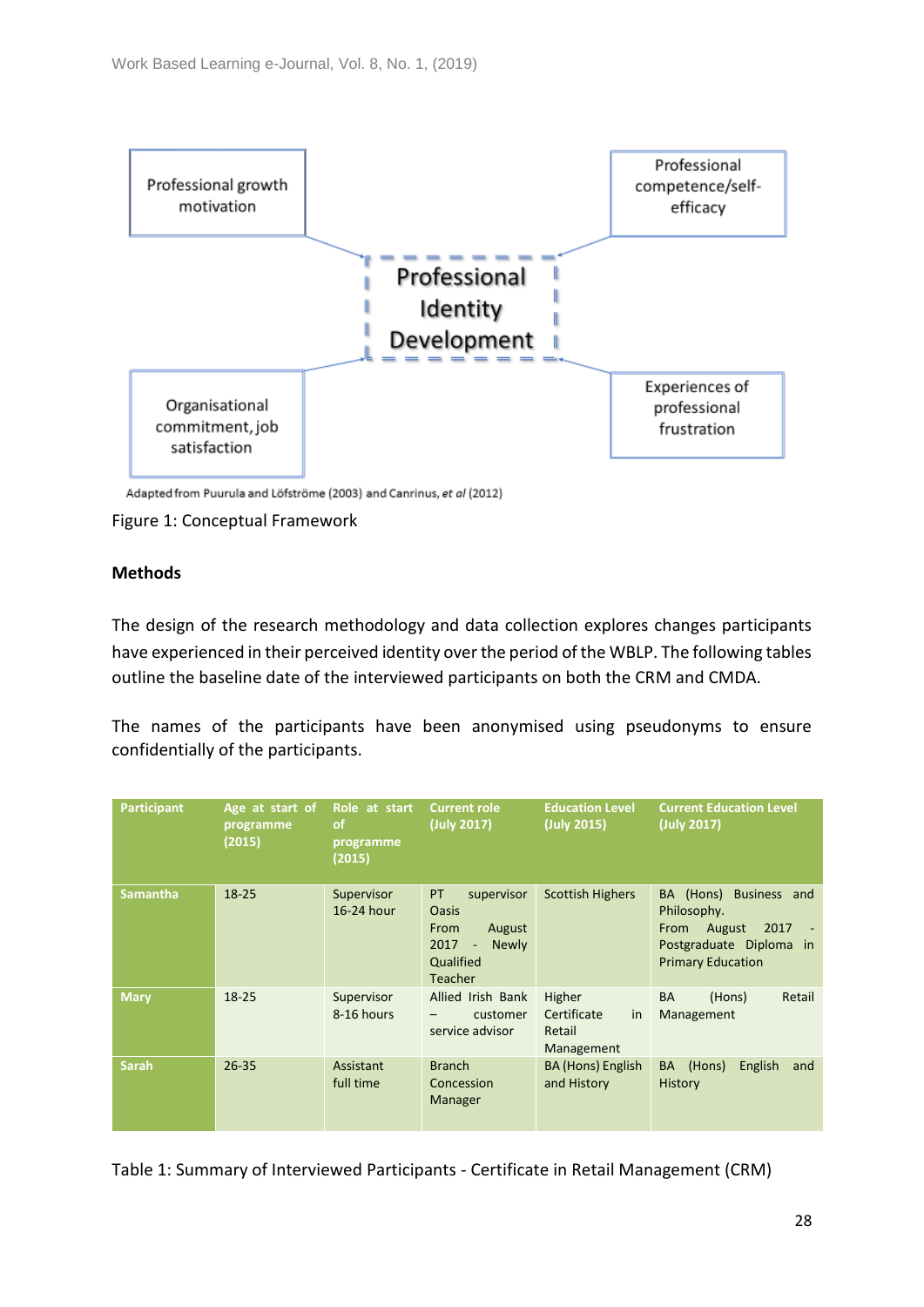| <b>Participant</b> | Age at start of<br>programme (2016) | Role at start of<br>programme<br>(2016)                               | <b>Current role</b><br>(July 2018)                  | <b>Education Level</b><br>(July 2016) | <b>Current Education</b><br>Level<br>(July 2018)         |
|--------------------|-------------------------------------|-----------------------------------------------------------------------|-----------------------------------------------------|---------------------------------------|----------------------------------------------------------|
| <b>Louise</b>      | 23                                  | &<br>Learning<br>Development<br>Designer for retail<br>in UJ          | Global Learning &<br>Development<br><b>Designer</b> | NVQ L4 Business<br>and Administration | <b>CMDA</b><br>BA(Hons)<br>&<br>Management<br>Leadership |
| <b>Jackie</b>      | 22                                  | <b>Brand</b><br>Assistant<br>Manager                                  | Assistant<br>Product<br>Manager                     | NVQ L4 Business<br>and Administration | <b>CMDA</b><br>BA(Hons)<br>&<br>Management<br>Leadership |
| Ali                | 23                                  | Programme<br>Manager                                                  | Planning Manager<br><b>Global Brands</b>            | NVQ L4 Business<br>and Administration | <b>CMDA</b><br>BA(Hons)<br>&<br>Management<br>Leadership |
| <b>Kim</b>         | 25                                  | Assistant<br><b>Brand</b><br>&<br>Planning<br><b>Advocate Manager</b> | Assistant Learning<br>&<br>Development<br>Manager   | NVQ L4 Business<br>and Administration | <b>CMDA</b><br>BA(Hons)<br>&<br>Management<br>Leadership |
| Kay                | 22                                  | Lead<br>Assistant<br><b>Supply Manager EB</b>                         | Supply Manager -<br>Project                         | NVQ L4 Business<br>and Administration | <b>CMDA</b><br>BA(Hons)<br>&<br>Management<br>Leadership |
| <b>Clare</b>       | 22                                  | Assistant<br>Supply<br>Manager                                        | Assistant<br>Lead<br><b>Supply Manager</b>          | NVQ L4 Business<br>and Administration | <b>CMDA</b><br>BA(Hons)<br>&<br>Management<br>Leadership |

Table 2: Summary of Interviewed Participants - Chartered Management Degree Apprenticeship (CMDA)

Semi-structured interviews were undertaken following completion of the CRM and two months prior to the completion of the CMDA. The decision to interview the CMDA participants prior to completion was made for logistical reasons and to increase the number of participants being available for interview. The narrative data resulting from these interviews is defined by Carr (1997:16) as 'narrative (stories) in the human sciences which are discourses with a clear sequential order that connect events in a meaningful way for a definite audience and this offers insights about the world and/or people's experiences of it.'

Semi-structured interviews produce a narrative that tells a 'story' of workplace experiences upon starting a WBLP to its completion. Barthes and Duisit (1975:79) discussed the central role of narrative in social life as follows:

Narratives of the world are numberless and are present at every age, in every place, in every society; it begins with the very history of mankind, and there nowhere is nor has been a people without narrative.

As an interpretive researcher, the method of data analysis was through reviewing the narratives to generate meaning. This was executed by reviewing the data to devise temporary constructs (Thomas 2013) that appear to be recurring and of importance to the participants. Initially this involved reading and re reading the responses and colour-coding the recurrent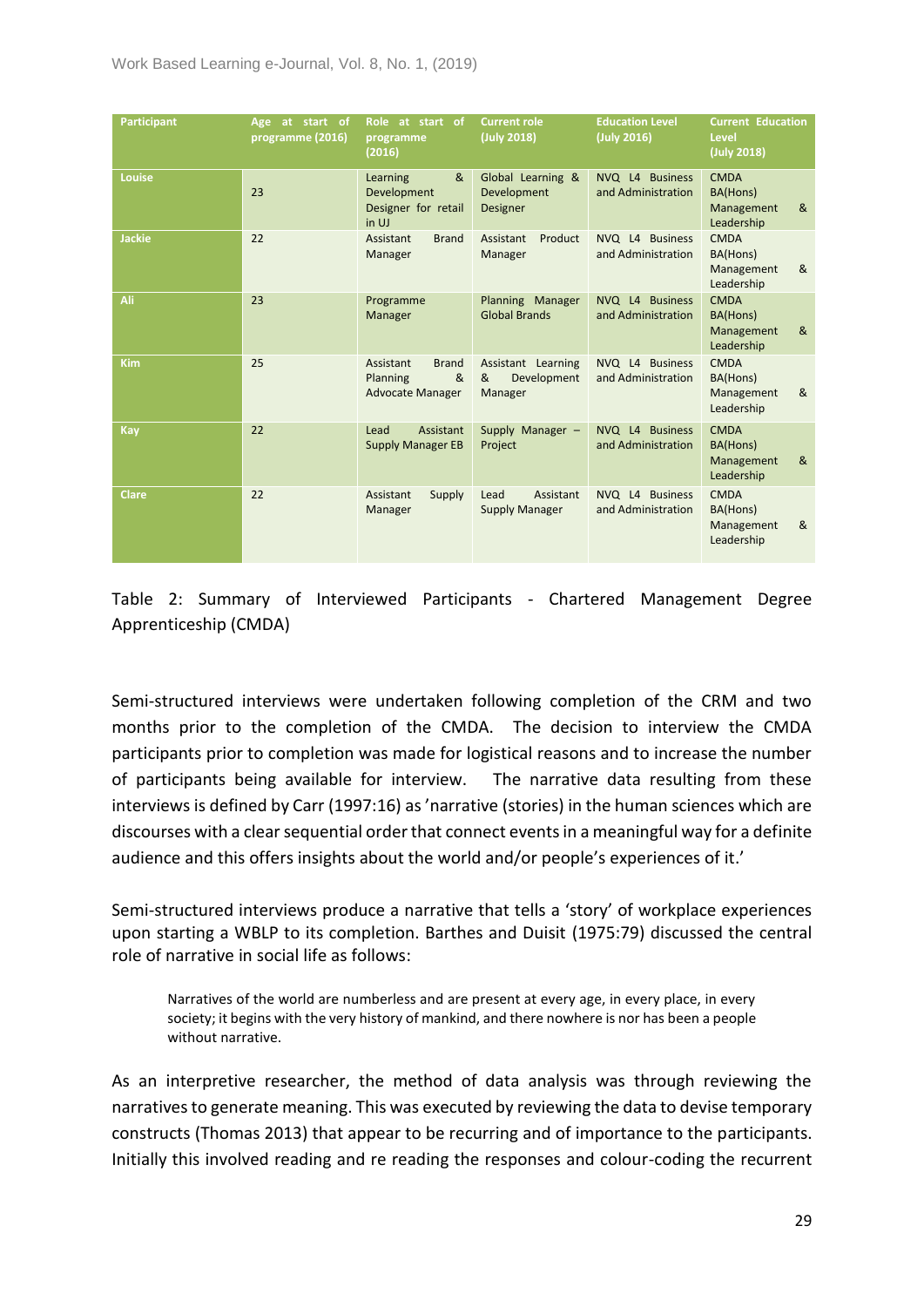themes. These were further refined to form second order constructs on further reading, which were finalised into themes. These were informed by the literature review and the subsequent conceptual framework to complete the thematic analysis as outlined by Braun and Clarke (2006).

The final themes that emerged from the data analysis were:

- professional growth motivation;
- professional competence/ self-efficacy;
- organisation commitment/job satisfaction;
- experiences of professional frustration;

These themes will be used to structure the findings and will build on the literature to address the research question.

### **Research findings**

### *Professional growth motivation*

Under this heading a first finding is that participants on both WBLP's indicated a high level of motivation to both their organisation/job role, career development within their organisations. This is illustrated by Samantha's comment below:

*...when I started the WBLP course I definitely wanted to progress through retail into management. I was very motivated at the time and very satisfied with what I was doing and felt that I was getting a lot out of it. (Samantha, CRM)*

Samantha suggests a high level of motivation to develop her career at the beginning of the WBLP as well as a sense of job satisfaction and personal achievement.

Evidence of the CMDA participants personal motivations for completing the WBLP are illustrated below:

*If I moved to another company a degree would be a basic requirement, so to even get through the first stage of an interview you would need a minimum of a 2:1 degree, so I wondered whether that was going to be a barrier to me developing my career. (Ali, CMDA)*

Ali indicated the importance of gaining a university degree and the personal benefits should she choose to pursue her career at another company. This is reinforced by Louise who commented that internally it would help her have a degree of parity with the graduates coming into the organisation.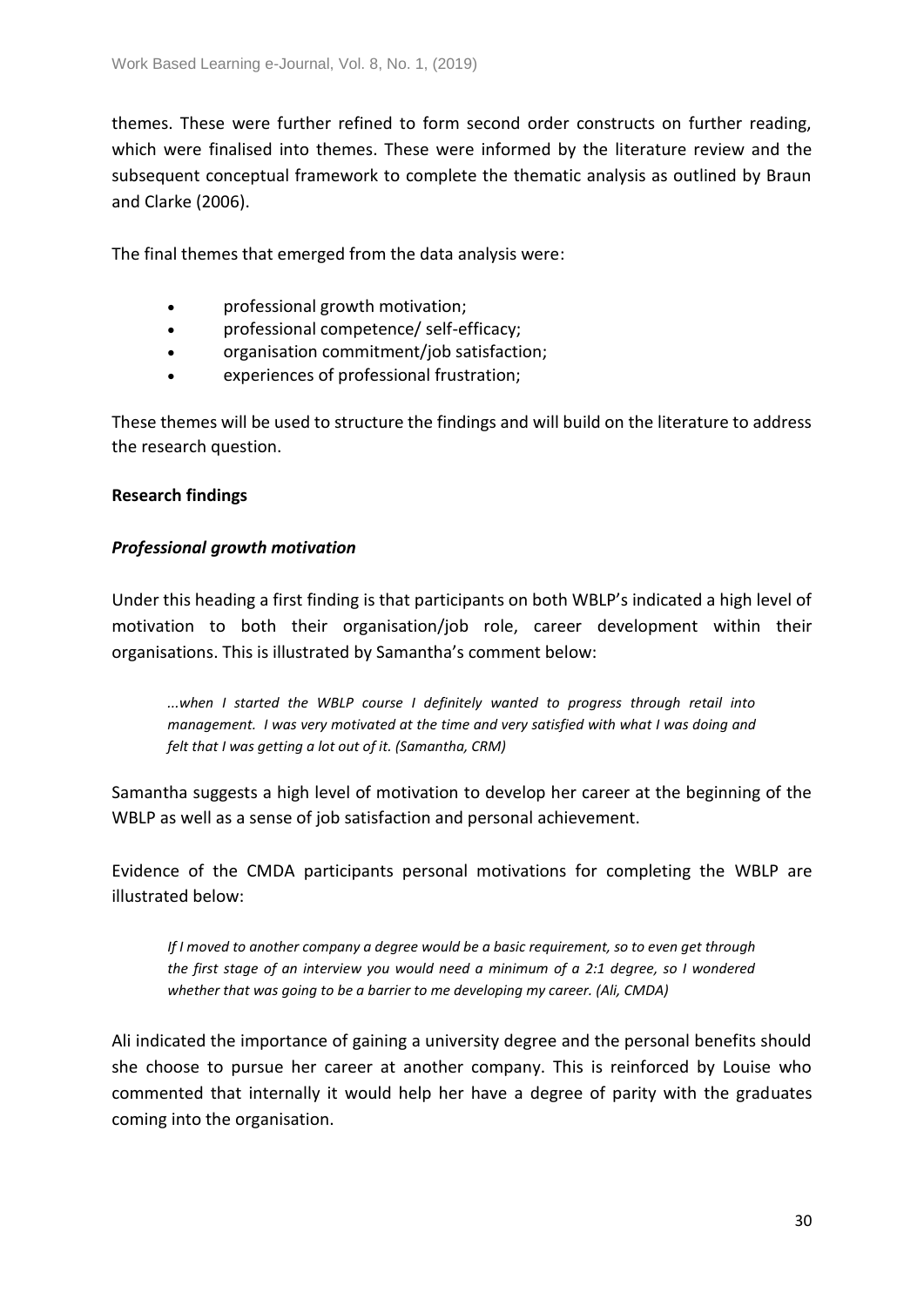*…and that it would put me on a par with the graduates that are coming in. Then I have got the work experience and I have a degree. (Louise, CMDA)*

These observations evidence the complexity of motivation and the contributing factors both external and internal that influence professional growth motivation.

# *Professional competency /Self-efficacy*

The evidence below denotes the positive impact the WBLP had on all participants, in particular, their sense of professional competency where they indicated a greater selfconfidence and belief in their abilities to carry out their roles:

*I probably felt more assured that I did know what I was doing, especially when we were given different tasks, I felt like I had a really well-rounded knowledge - it gave me confidence to do tasks, rather than waiting to be shown how to do it I could step up to the mark and do it. It made you feel valuable in your role and more confident.* (Samantha, CRM)

The feeling of being more valued in the role and subsequently more confident was an observation that was common with the nine interviewees. In addition, the positive internal feelings i.e. increased confidence was apparent throughout the interviews.

CMDA participants reported an increase in their professional competence through their time on the WBLP. However, they did not feel in a position to confirm whether their development was because of the additional work experience they had gained during the WBLP or as a result of the WBLP. Indeed, the likelihood is that both factors contribute to changes individuals experienced in their abilities and professional competency:

*…it is difficult to say that I have changed because of the WBLP or because of the development I am getting in my role?...I think I have become a lot more efficient in my role at work and I think I am a lot better at doing my job now and I am making the steps in the right direction for a promotion so yes, I can definitely see the difference - I am more confident in the role that I am doing.* (Jackie, CMDA)

To summarise the findings in relation to the participant's professional competency/selfefficacy, there is an indication that all participants experienced increased confidence in their abilities to do their job or an appearance of increased confidence. This has contributed to an acknowledgment that they have a greater contribution to make within their role. These findings also contribute to an increased sense of their individual ability, partly driven by the sense of achievement in completing a WBLP whilst in full-time work. These findings have evidenced a positive link to the participant's sense of agency as defined by Emirbayer and Mische (1998) and their feelings of increased professional competence through completion of the WBLP.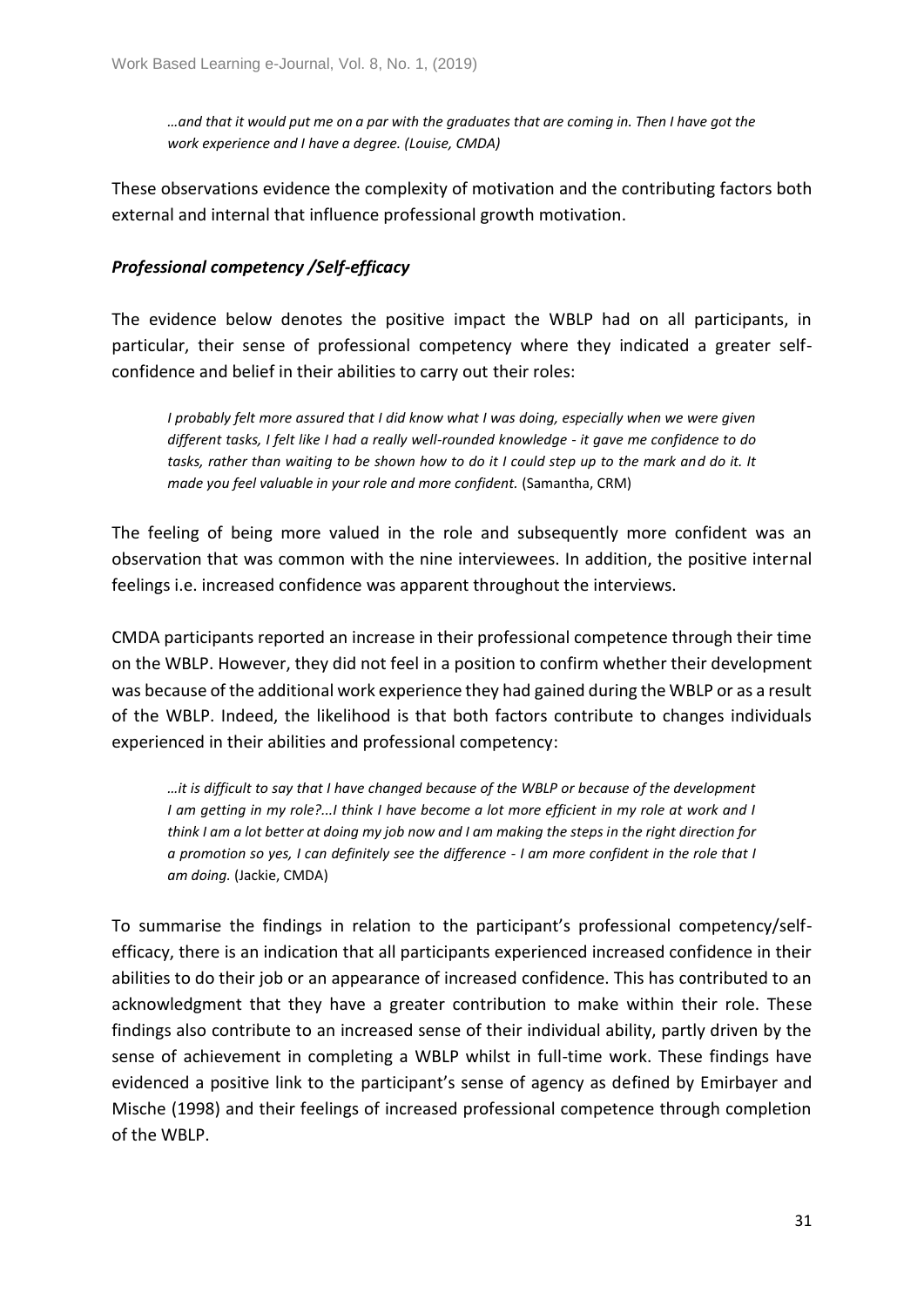# *Organisational commitment/ Job satisfaction*

Participants indicated, through their narratives, the impact the WBLP had on their job satisfaction and commitment to their role and their organisation:

*I was definitely keener to get more involved in the sort of task that my manager was taking on - I was very keen to offer my help and say I have learnt how to do this and would like to try it out. So, I was keen to progress and show her that I was learning more along the way and that I could do it myself. I was still very positive about my job and really enjoyed it and wanted to do well for the business.* (Samantha, CRM)

The factors that have contributed to the participant's sense of commitment to their organisation and job satisfaction are diverse. They range from the sense of recognition from the company, investment in the participants development, and gaining a degree with no associated debt. The importance of these factors to the participants may be governed, to some extent, by what motivates an individual to remain committed to their organisation and feel satisfied in their job role.

# *Experience of professional frustration*

The participants on both WBLP's expressed their professional frustration as a result of a range of different organisational factors e.g. redundancy, lack of opportunity and inadequate support.

This frustration with the organisation manifested itself in relation to Mary (CRM). She completed a retail management degree in addition to the CRM to increase her chance of securing a senior role within retail. However, she was not successful in securing a senior role and subsequently left retail to work in another sector. It is not clear whether there is a link between the feelings of professional frustration evidenced by Mary (CRM) and the fact that the interview with her was difficult. My interpretation of the challenging interview with Mary (CRM) was that the dialogue was overshadowed by the lack of opportunities she had had within retail resulting in her opinion that both her degree and WBLP were a waste of time:

*…as I feel that my degree wasn't worth it as I didn't get the jobs I hoped I would. Same with the WBLP, I would have liked to stay in retail but they weren't giving me any opportunities and they said that I didn't have enough experience (Mary, CRM)*

This frustration was also apparent when Sarah did not get a promotion she felt she had worked hard for and was ready to take on a further challenge:

*I really felt like I was top of the game and I was getting the results from the sales figures, so at that point I was extremely happy which is why when I applied for the permanent role and didn't get it I was obviously devastated. (*Sarah, CRM)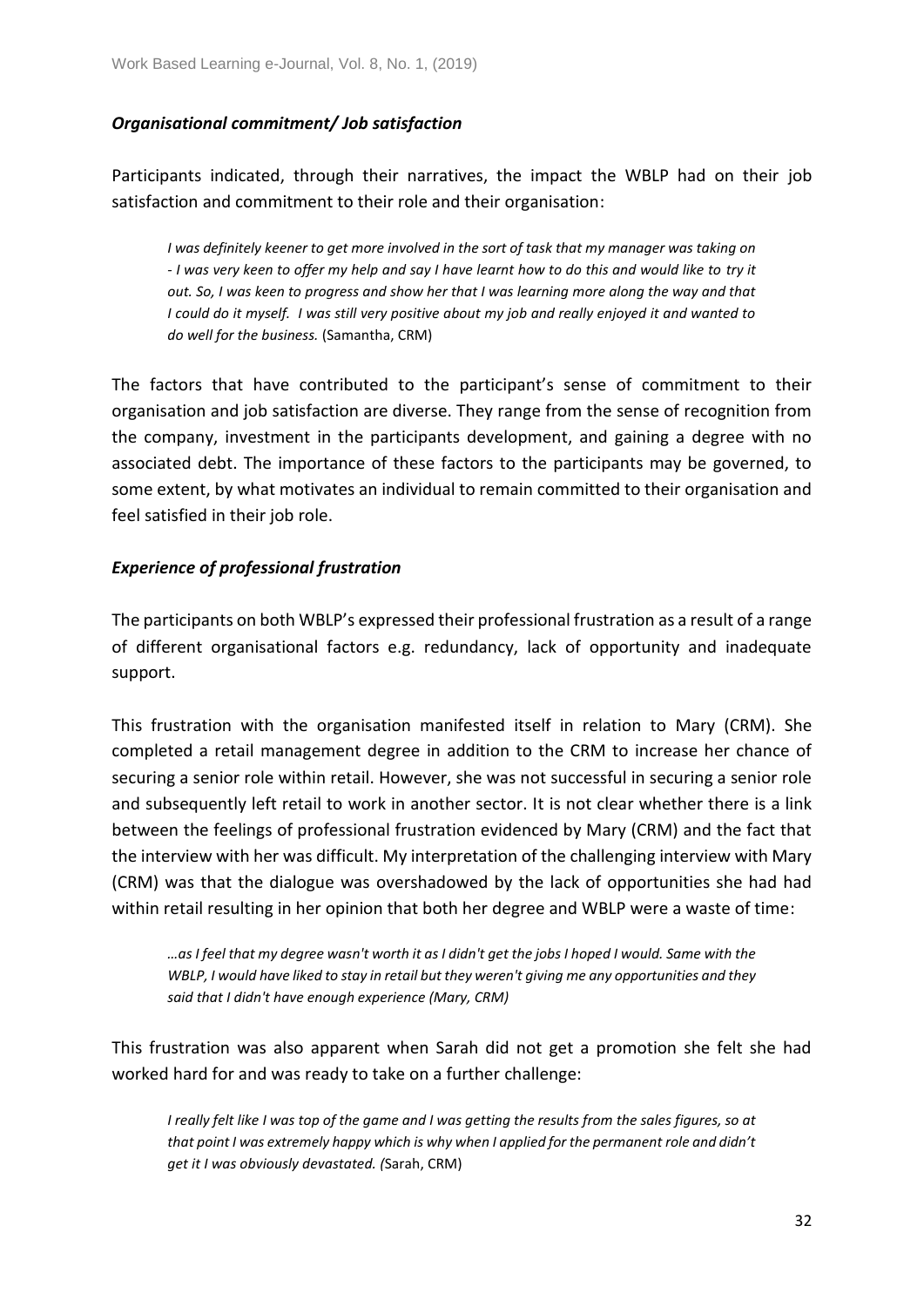Sarah experiences illustrate a feeling of liminality (Ibarra and Obodaru, 2016). Sarah's lack of promotion appears to have made her question her current role and employment within the organisation.

Despite the variation in the source of the professional frustration, the impact it has on the participant's sense of identity appears to have a major effect on their future. This is shown through the departure of two of the interviewed participants from the CRM and one from the CMDA.

## **Discussion**

The research question was to explore how professional identity is shaped through experiences on a work-based learning programme. The findings from this research indicate that experience on a WBLP does shape the professional identity of the participants in this study. However, the elements of professional identity that contribute to the development of an individual's professional identity, play a part to varying degrees depending on a range of factors. Whilst it is important to note that changes within the professional identity of a participant will not be solely as a result of the WBLP. Rather, the evidence indicates that whilst it is a major contributing factor in its development other themes emerge which are related to the transient state and liminality relating to professional identity. The variable contribution of the research themes (i.e. professional growth motivation; professional competence/ selfefficacy; organisation commitment/job satisfaction; experiences of professional frustration; within professional identity development are illustrated as follows. Firstly, in terms of professional growth and motivation during the CRM WBLP, the impact of the WBLP on Samantha and Sarah's sense of professional identity manifested itself in a positive way, resulting in their career progression. However, for Mary, although feeling motivated and ready to take the next career step, she indicated a lack of job satisfaction and professional frustration in terms of the ability to gain promotion. This appears to have had a negative effect on her professional identity, which arguably, resulted in her leaving retail and entering a different sector.

Sarah highlighted the elements of professional identity that have affected her in a negative manner, e.g. professional frustration and job satisfaction, however these elements did not necessarily impact on her professional competency.

On the second research theme professional competence and self-efficacy, those participants on the CMDA expressed the importance of the qualification in terms of parity within the job market and with graduates employed by their organisation. This impacted positively on their sense of professional identity as it contributed to their increased sense of self-efficacy. Linked to this was the increased recognition from managers and on a personal level a greater confidence to have a voice within the workplace. Both of these factors increased their sense of agency (Emirbayer and Mische, 1998).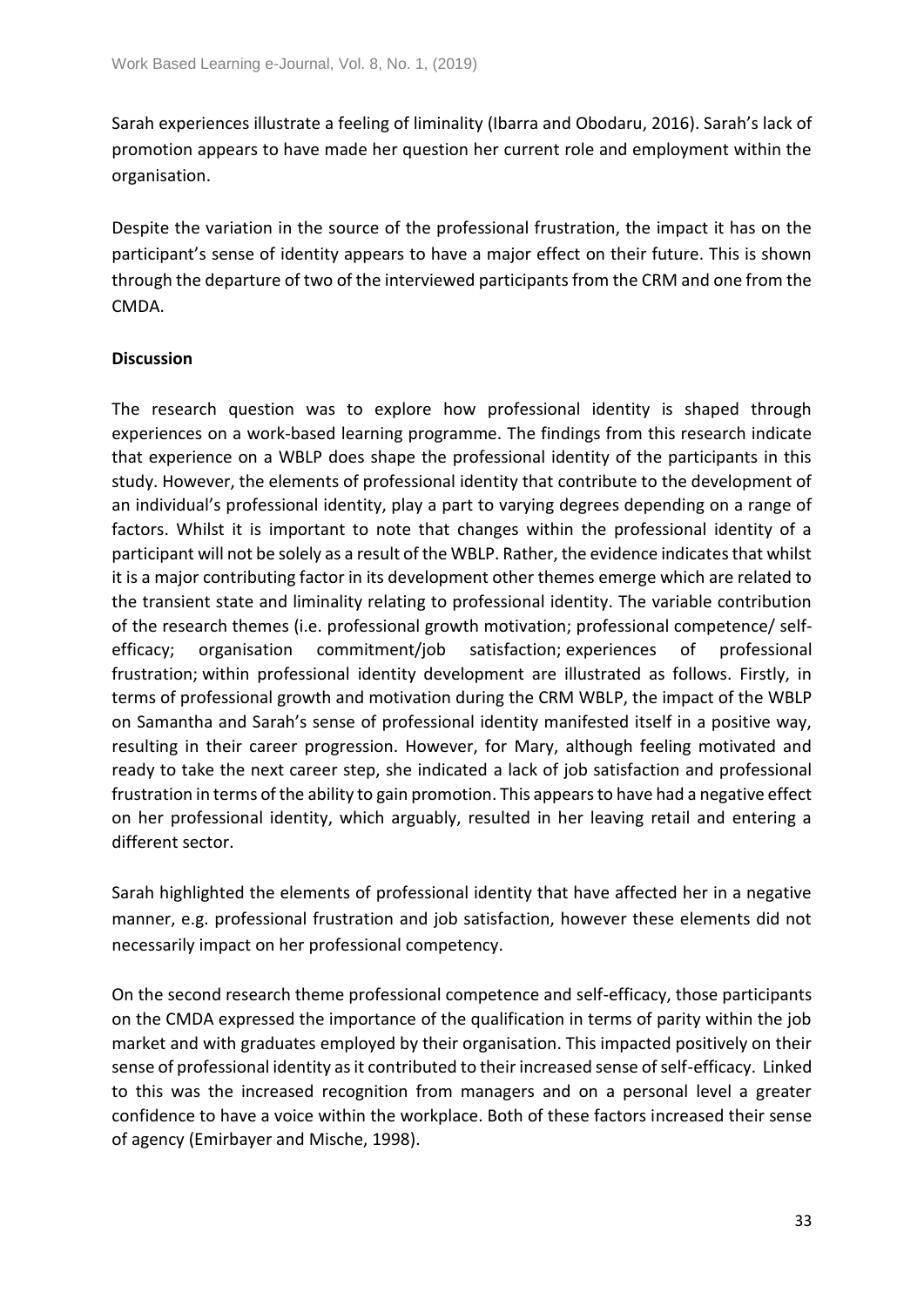On the third theme of commitment and job satisfaction, the commitment level of the CMDA participants varied, although all had a positive sense of job satisfaction. One contributing factor to commitment levels is linked to the funding of the CMDA. Due to the size of the organization their employer had to pay the workplace levy. This had the effect of reducing the value of the WBLP in terms of organisational commitment for those on the programme. In contrast to those on the CRM programme, whose employer had paid for the programme, commitment to the organization appeared lower. For example, for the CRM participants, job satisfaction and commitment as well as motivation were all high during the WBLP; yet, following completion of the WBLP, this was not necessarily sustained. It was circumstances outside of the WBLP, for example, a new partner, an associated unwillingness to work unsociable hours and a failure to secure a promotion within the company that led two CRM participants to leave the organisation. These points of discussion are also evidence of the fourth theme – professional frustration. Experience of professional frustration on both WBLP's appears to have a disproportional effect on the sense of professional identity felt by participants. Professional frustration was most obvious for Sarah, (CRM) following the departure of the regional manager, when she questions the organisations motives and indicated that they did not align with her own personal motivations.

For participants on the CRM WBLP, external factors occurred that dislocated their sense of professional identity. Professional frustration, organisational commitment and job satisfaction may have been influenced by a de-merger that took place in 2013 which brought with it a new management team and organisational structures. This resulted in job losses and reduced hours for staff. Whilst the health and beauty retail participants were studying for the CMDA, the organisation underwent a re-structure following a company buy-out. The period of transition, following the re-structure, had an impact on the participant's sense of identity. These organisational changes contribute to the participants' experience of liminality in relation to their career development where they responded to this betwixt and between state in different ways. These contributing factors to the development of professional identity illustrate the complex nature of the interactions between the researched elements of professional identity and the external environment. There are also, equally complex factors that may be drawn from the participant's personal life, both past and present, which are beyond the boundaries of this research. However, they have been included as part of the refinement to the theoretical framework to indicate their potential role in the development of professional identity.

The findings within this article when applied to the conceptual framework, the research findings are illustrated through a refinement of the conceptual framework that reflects the relative importance of the elements (see figure 2 below).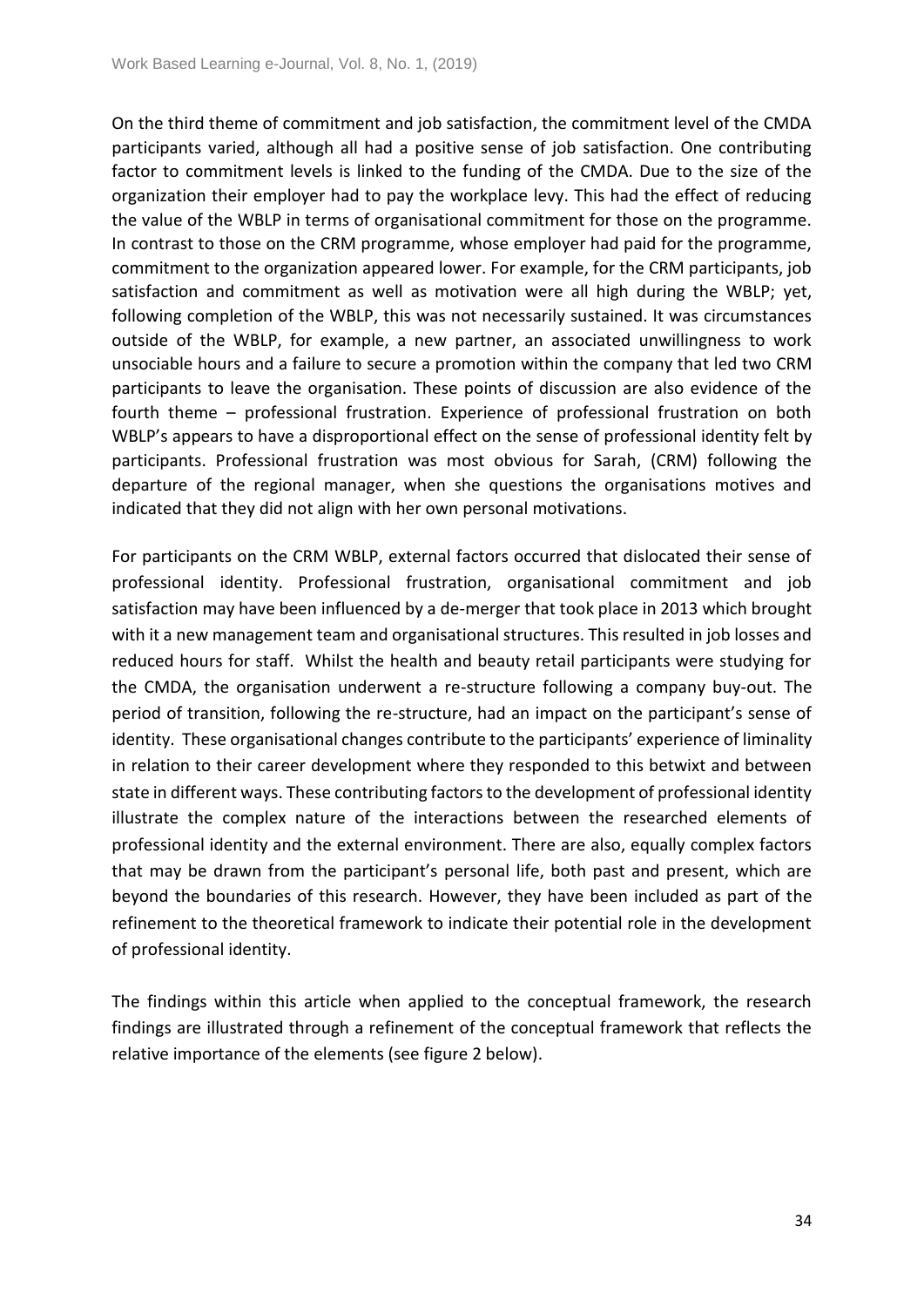

Figure 2: A refined conceptual framework

The different sizes of the text boxes convey the comparative contribution of the elements to the development of professional identity. In order of impact, these are, firstly experiences of professional frustration, professional competence/self-efficacy, and commitment to the organisation, job satisfaction and finally professional growth motivation. The research indicates that experience of professional frustration has a greater impact than the professional growth motivations of an individual to their development of professional identity. This links with the job satisfaction and commitment to the organisation, as experience of professional frustration can contribute to negative feelings towards the organisation. Professional competence/self-efficacy are in turn diluted by professional frustration. These findings also show that a reduced sense of agency is detrimental to a participant's professional identity. Accordingly, to accommodate external factors that influence the professional identity journey, both positively and negatively a further revision of the conceptual framework is necessary.

External organisational factors and the national context are outside the influence of professional control and as such can impact on an individual's sense of agency. Professional identity development is closely aligned to the issues of agency (Emirbayer and Mische, 1998) as indicated by the findings. Autonomy over one's professional life was very important to the participants in relation to positive development of professional identity. Work- based learning programmes can be a contributor, in a positive way, to a sense of agency over career development. However, when professional frustration is experienced, through circumstances beyond the participants' control, this can have a detrimental effect. Within the fluctuating political and economic climate discussed within the introduction, the need for resilience is a key feature of an individual's professional development, and one which, arguably could be embedded within WBLP to highlight its importance.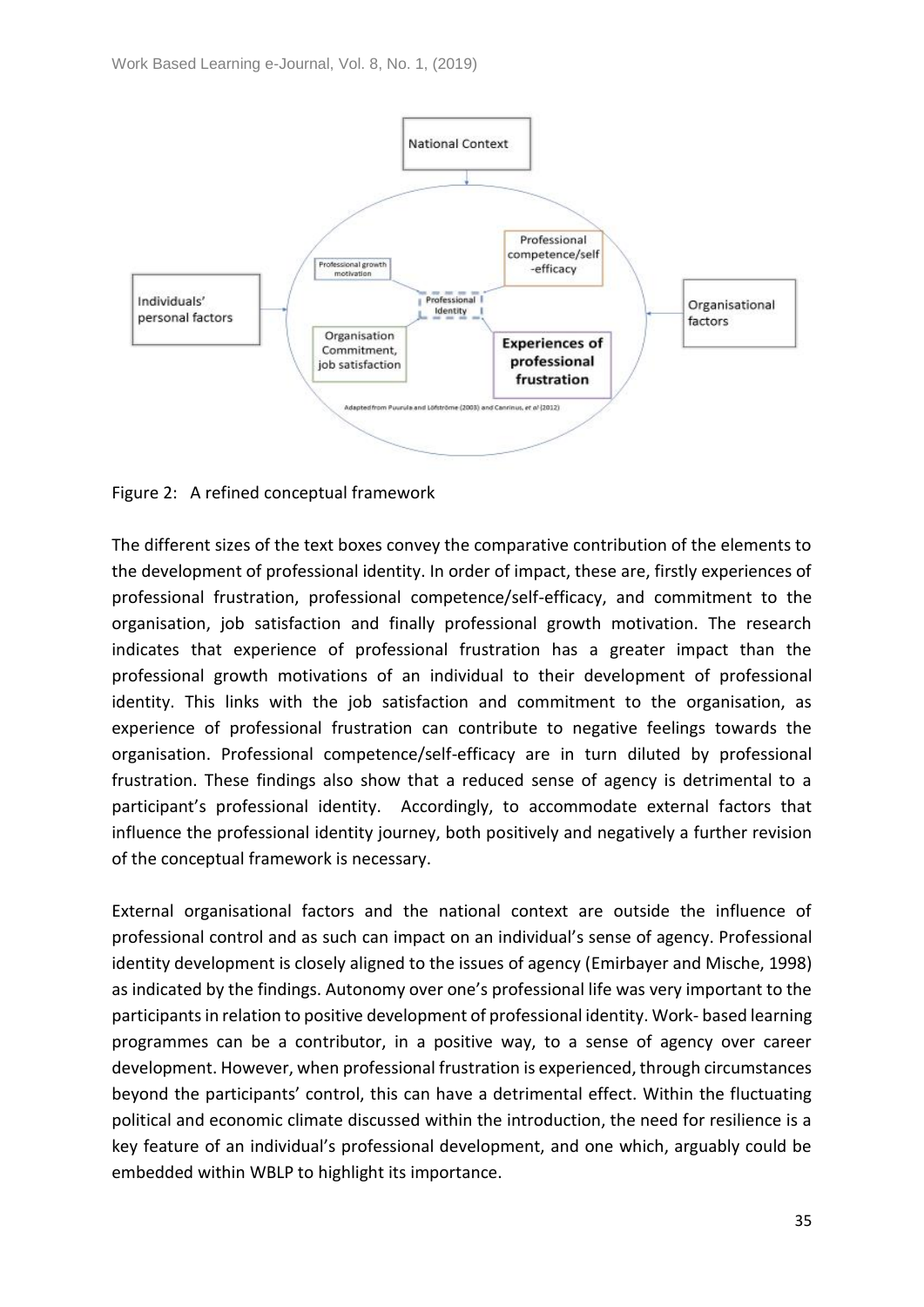The findings from the study illustrate that participants perceive that their professional identity develops when taking part in a WBLP. As highlighted by Sveningsson and Alvesson (2003), it is a process whereby people engage in forming, repairing, maintaining, and strengthening or revising their identities. This is further explored by Puurala and Löfströme (2003) who argue that professional identity is a continuum that is influenced by both contextual factors and personal characteristics. These concepts have been illustrated through the experiences of the participants on both WBLP's. The impact of changes in professional identity have been manifested in both positive and negative experiences for the participants. However, by the very transient nature of professional identity these changes have not remained static.

In summary, investment by an organisation into work-based learning can help develop a sense of professional identity. However, if the commitment of an organisation to an individual is not played out in real terms, such as promotion or greater responsibility, employee agency and sense of professional identity can be affected detrimentally. The importance of external factors outside the WBLP are important considerations for employers, participants and HEI to ensure the expectations of all three parties are managed realistically.

With limited evidence within the literature regarding the impact of WBL on participants' professional identity within the current apprenticeship agenda, there has been a reliance on research from traditional professions such as education and health, to inform this research. This research takes knowledge forward on the WBL agenda and does so in four ways. Firstly, it shows that employers play a key role in enhancing the WBL experience. Secondly it shows that it is important for employers to invest both time and money to ensure WBL and degree apprenticeships produce maximum benefits for employers and participants. Thirdly, in relation to the current degree apprenticeship agenda, the implication is, that in addition to the investment in the employee through the WBLP, wherever possible, their needs to be a clear career path or long-term benefit for the apprentice. So fourthly it is important to ensure that degree apprenticeships have currency within organisations and are not devalued because of a lack of opportunity for employees to develop their career.

# **Further research**

This research has consisted a small-scale study situated in a rapidly changing political and economic external context. It is an important area given the investment in WBL within apprenticeships. Further studies would be beneficial in a range of organisations and HEI's. This would build on the findings from this research to further explore the development of professional identity through WBLP. Another factor that could be investigated is the importance or otherwise of a professional development framework and/or affiliation with a professional body to an individual's professional identity development.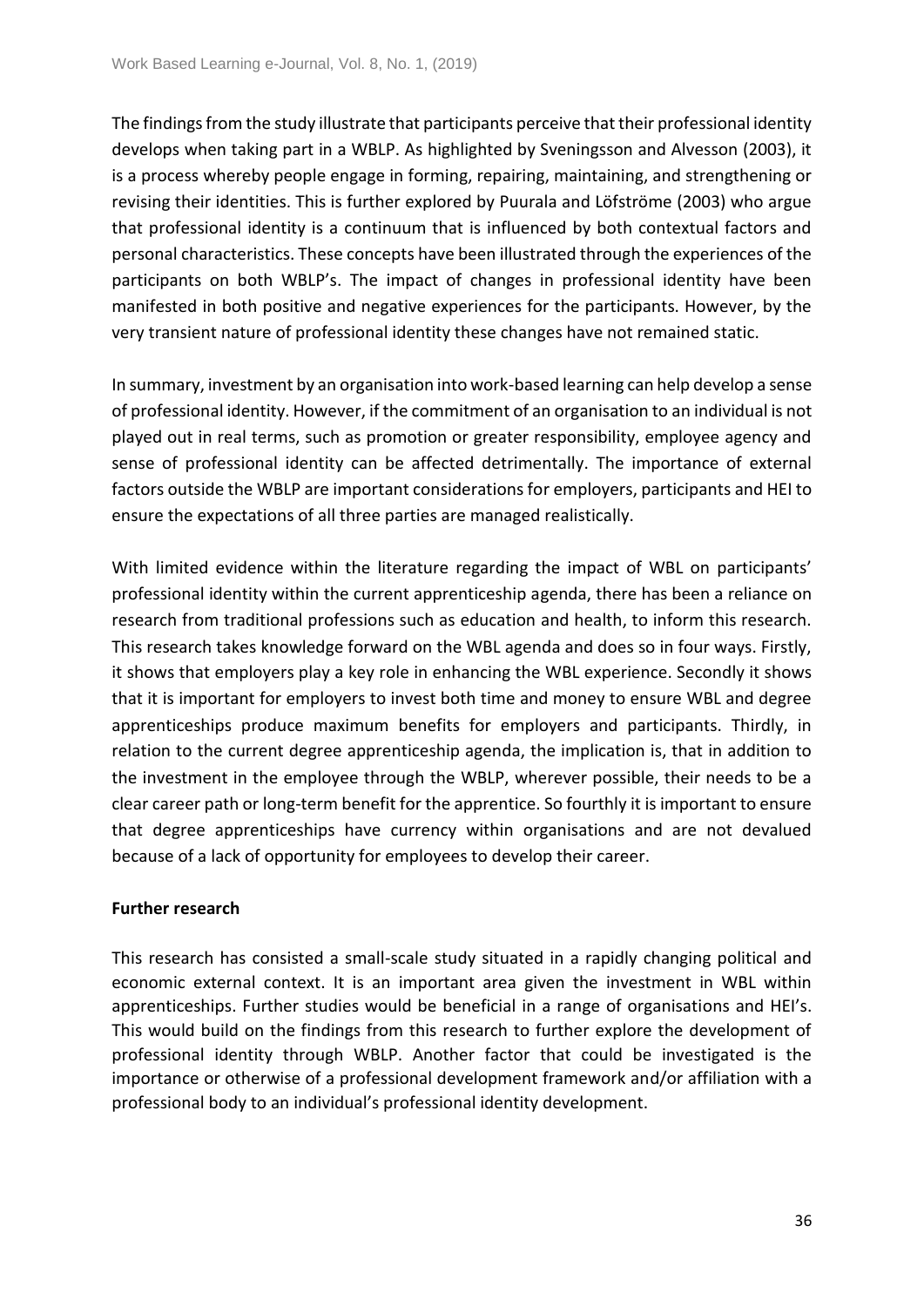Finally, future research may involve the examination of the development of professional identity in terms of gender, informed by the work of Ely, Ibarra and Kolb (2011). This may highlight potential considerations in the future development of specific WBLP's.

## **References**

Adams, K., Hean, S., Sturgis, P., & Clark, J.M. (2006). Investigating the factors influencing professional identity of first‐year health and social care students. *Learning in Health and Social Care, 5(2)*: 55-68.

Alvesson, M., & Willmott, H. (2002). Identity regulation as organizational control: Producing the appropriate individual. *Journal of Management Studies*, 39(5): 619-644.

Barthes, R., & Duisit, L. (1975). An introduction to the structural analysis of narrative. *New Literary History, 6(2):* 237-272.

Beijaard, D., Verloop, N., & Vermunt, J.D. (2000). Teachers' perceptions of professional identity: An exploratory study from a personal knowledge perspective. *Teaching and Teacher Education, 16(7):* 749-764.

Billet, S. (2001). Learning through work: workplace affordances and individual engagement. *Journal of Workplace Learning, 13(5):* 209-214.

Bleakley, A. (2006). You are who I say you are: the rhetorical construction of identity in the operating theatre. *Journal of Workplace Learning, 18(7/8):* 414-425.

Braun, V., & Clarke, V. (2006). Using thematic analysis in psychology. *Qualitative Research in Psychology, 3(2):* 77-101.

Canrinus, E.T., Helms-Lorenz, M., Beijaard, D., Buitink, J., & Hofman, A. (2012). Self-efficacy, job satisfaction, motivation and commitment: Exploring the relationships between indicators of teachers' professional identity. *European Journal of Psychology of Education, 27(1):* 115- 132.

Carr, S. (1997). Narrative and the Real World. In L.P. Hinchman & S. Hinchman. (Eds.). *Memory, Identity, Community: The Idea of Narrative in the Human Sciences.* Albany: State University of New York Press. 7-25.

Chartered Management Institute. (2018). *Launch of new Government-backed Degree Apprenticeship will tackle the 'ineffective managers draining British productivity.* Retrieved from Milk Round website: [https://advice.milkround.com/first-degree-apprenticeship-to](https://advice.milkround.com/first-degree-apprenticeship-to-train-1-million-managers-by-2020)[train-1-million-managers-by-2020](https://advice.milkround.com/first-degree-apprenticeship-to-train-1-million-managers-by-2020) [Accessed 4th June 2018].

Costley, C. (2013). Workplace learning and higher education. In M. Malloac, L. Cairns, K. Evans, & N. O' Connor. (Eds.) *The SAGE Handbook of workplace learning.* London: SAGE. 395-406.

Creswell, J.W. (2014). *A concise introduction to mixed methods research.* London*:* Sage.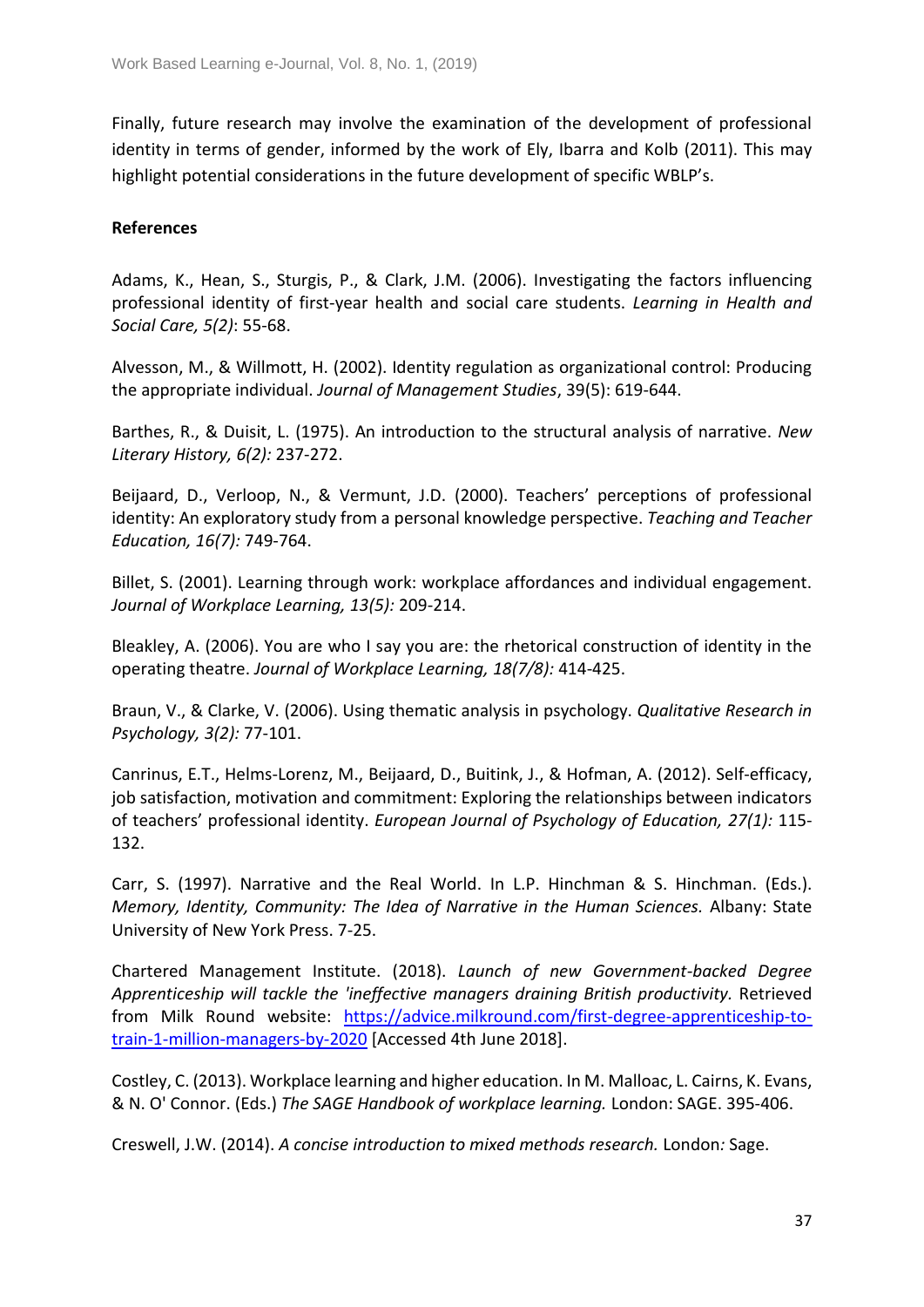Crotty, M. (2013). *The foundations of social research: Meaning and perspective in the research process.* London: Sage.

Department of Business, Innovation and Skills (2015). *Government rolls-out flagship degree apprenticeships* [online]. Retrieved from: [https://www.gov.uk/government/news/millions](https://www.gov.uk/government/news/millions-invested-in-degree-apprenticeships.)[invested-in-degree-apprenticeships.](https://www.gov.uk/government/news/millions-invested-in-degree-apprenticeships.) [Accessed 19th June 2017].

Department of Education (2016). *Millions invested in degree apprenticeships*. Retrieved from: <https://www.gov.uk/government/news/millions-invested-in-degree-apprenticeships> [Accessed 17th June 2017].

Durrant, A., Rhodes, G., & Young, D. (2009). *Getting started with university-level work based learning.* London: Middlesex University Press.

Ely, R.J., Ibarra, H., & Kolb, D.M. (2011). Taking gender into account: Theory and design for women's leadership development programs. *Academy of Management Learning & Education, 10(3):* 474-493.

Emirbayer, M. & Mische, A. (1998). What Is Agency? *American Journal of Sociology, 103(4)*: 962-1023.

Erikson, E.H. (1968.) *Identity, youth and crisis.* New York: W.W. Norton.

Erikson, E.H. (1956). The problem of ego identity. *Journal of the American Psychoanalytic Association, 4(1):* 56-121.

Fletcher, L., Alfes, K. & Robinson, D. (2016). The relationship between perceived training and development and employee retention: the mediating role of work attitudes. *The International Journal of Human Resource Management, 29(18):* 1-28.

Garnett, J. (2009, April). Developing the work-based learning curriculum to meet the needs of employers: from independent learning to organisational development. In D. Young, & J. Garnett (Eds.). *Proceedings from the Work-based learning Futures III Conference, Derby, 2009.*  Bolton: UVAC. 21-28.

Helyer, R. (2010). *The work-based learning student handbook.* Basingstoke: Palgrave Macmillan.

Humphreys, M., & Brown, A.D. (2002). Narratives of organizational identity and identification: A case study of hegemony and resistance. *Organization Studies, 23(3):* 421-447.

Ibarra, H. (2004). *Working identity: Unconventional strategies for reinventing your career.*  Harvard Business Press.

Ibarra, H. (1999). Provisional selves: Experimenting with image and identity in professional adaptation. *Administrative Science Quarterly, 44(4):* 764-791.

Ibarra, H., & Barbulescu, R. (2010). Identity as narrative: Prevalence, effectiveness, and consequences of narrative identity work in macro work role transitions. *Academy of Management Review, 35(1):* 135-154.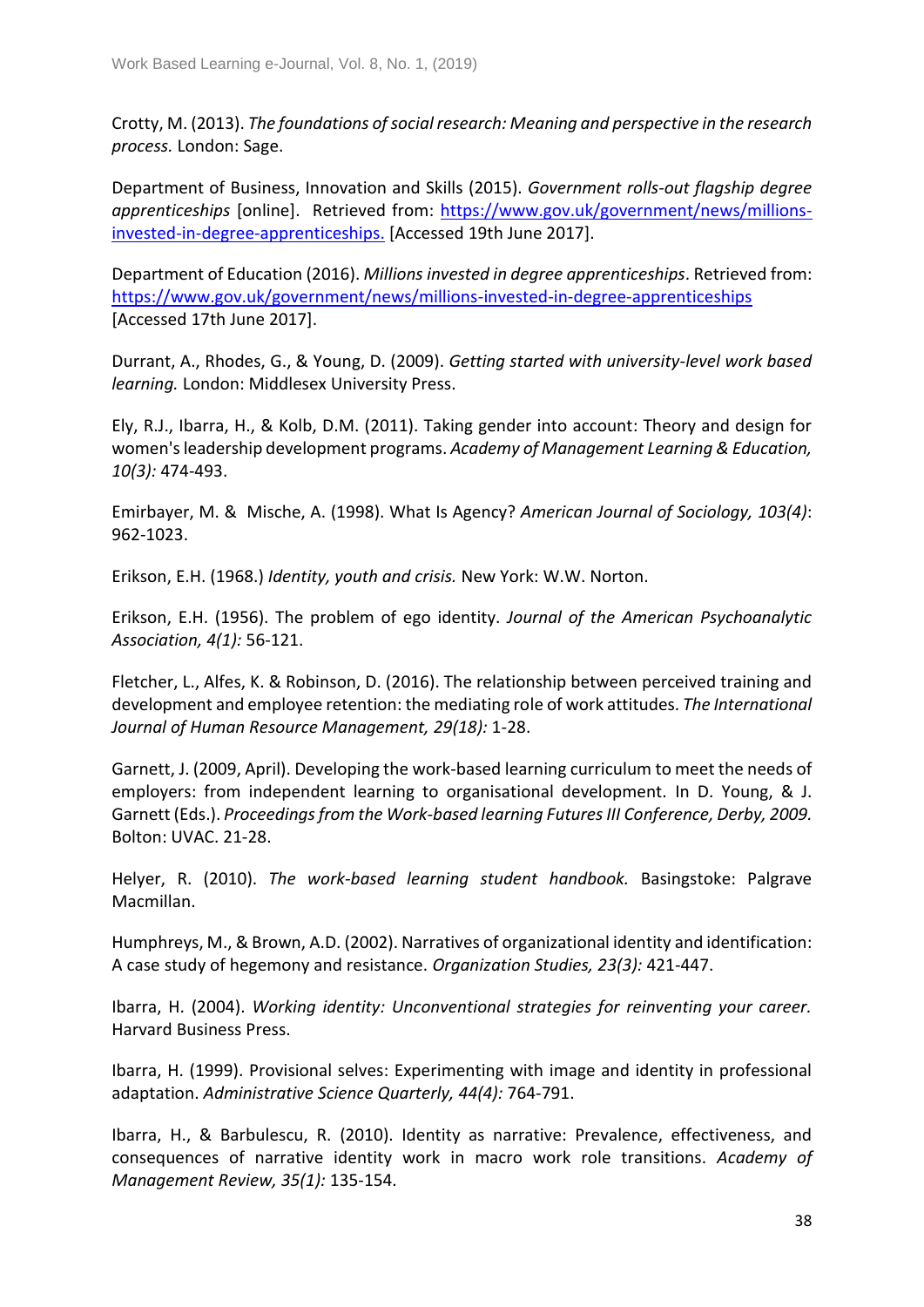Ibarra, H., and Obodaru, O. (2016). Betwixt and between identities: Liminal experience in contemporary careers. *Research in Organizational Behaviour, 36:* 47-64.

Ibarra, H., & Petriglieri, J.L. (2010). Identity work and play. *Journal of Organizational Change Management, 23(1):* 10-25.

Lingard, L., Garwood, K., Schryer, C.F., & Spafford, M.M. (2003). A certain art of uncertainty: case presentation and the development of professional identity. *Social Science & Medicine, 56(3):* 603-616.

Mather, L. McEwen, C.A., and Maiman, R.J. (2001). Divorce lawyers at work: Varieties of professionalism in practice. *Canadian Journal of Law and Society, 17(02):* 194-198.

Niemi, P.M. (1997). Medical students' professional identity: self‐reflection during the preclinical years. *Medical Education, 31(6):* 408-415.

Nixon, I., Willis, K., Major, D., Young, D., Tongue, A., Costley, C., Abukari, A., Biddle, P., Graham, S., & McClenaghan, K. (2008). Work based learning impact study. *York: The Higher Education Academy University Vocational Awards Council,* 104.

Puurula, A., & Löfströme, E. (2003, April). *Development of professional identity in SME's.* Paper presented at the 84th Annual Meeting of the American Education Research Association 'Accountability for Education Quality: Shared Responsibility, Chicago, Illinois.

Rowe, L., Perrin, D., & Wall, T. (2016). The chartered manager degree apprenticeship: trials and tribulations. *Higher Education, Skills and Work-Based Learning, 6(4):* 357-369.

Schein, E.H. (1978). *Career dynamics: Matching individual and organizational needs.* Addison Wesley Publishing Company.

Sveningsson, S., & Alvesson, M. (2003). Managing managerial identities: Organizational fragmentation, discourse and identity struggle. *Human Relations*, 56(10): 1163-1193.

Tannenbaum, S.I. (1997). Enhancing continuous learning: Diagnostic findings from multiple companies. *Human Resource Management: Published in Cooperation with the School of Business Administration, the University of Michigan and in Alliance with the Society of Human Resources Management, 36(4):* 437-452.

Thomas, G. (2013). *How to do your research project: A guide for students in education and applied social sciences* (2nd edition). London: Sage.

Turner, V. (1969). Liminality and Communities. *The Ritual Process: Structure and Anti-Structure,* 94, 130.

Universities UK (2016). *The Future Growth of Degree Apprenticeships.* Retrieved from: <http://dera.ioe.ac.uk/26180/1/FutureGrowthDegreeApprenticeships.pdf> [Accessed 16th July 2017].

Wiles, F. (2013). 'Not easily put into a box': Constructing professional identity. *Social Work Education, 32(7):* 854-866.